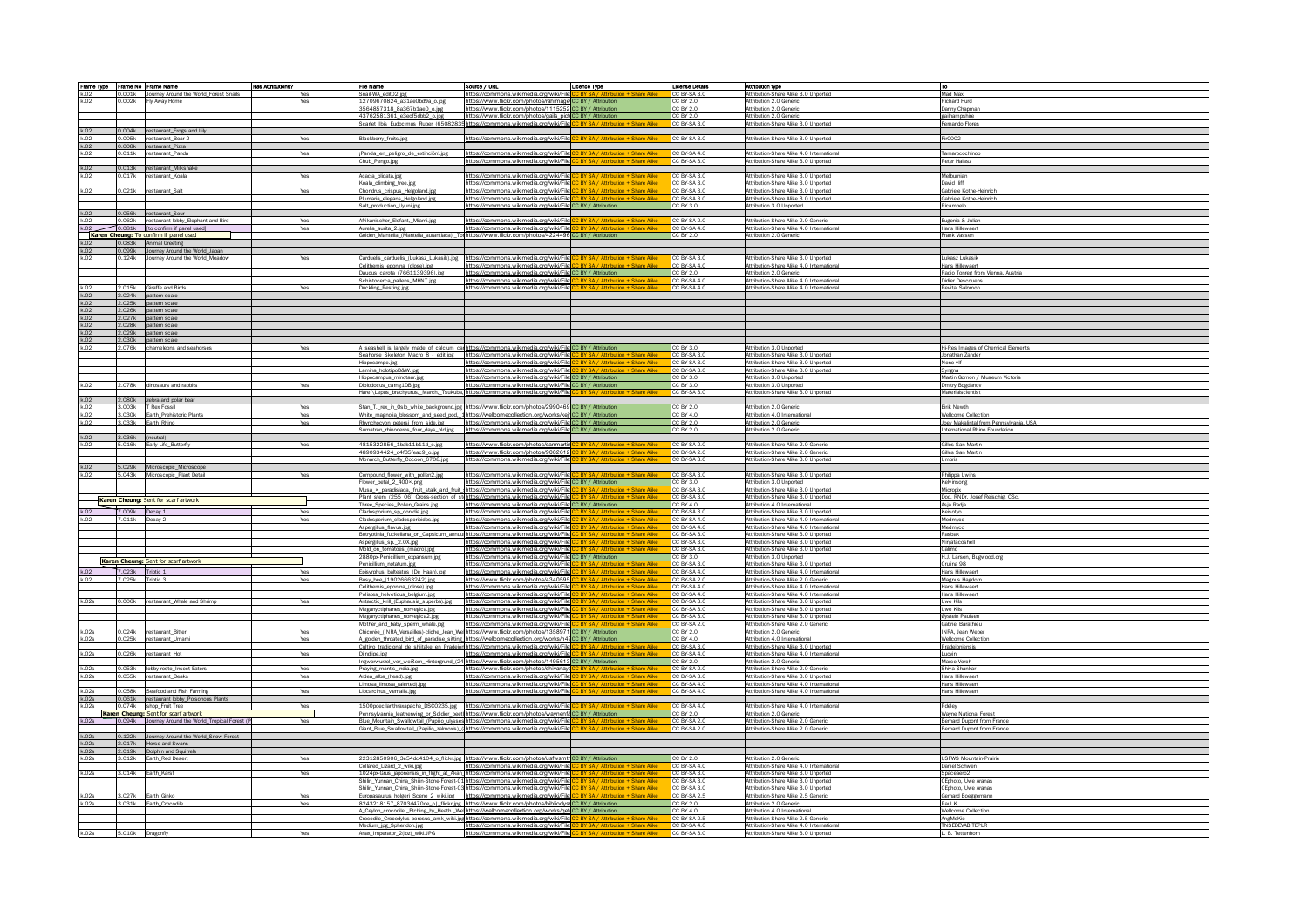|                |                | Frame Type Frame No Frame Name                   | Has Attributions? | <b>File Name</b>                                                       | Source / URL                                                                                                                                                                                                               | Licence Type                                                                  | License Details              | Attribution type                                                                  | lтo                                                              |
|----------------|----------------|--------------------------------------------------|-------------------|------------------------------------------------------------------------|----------------------------------------------------------------------------------------------------------------------------------------------------------------------------------------------------------------------------|-------------------------------------------------------------------------------|------------------------------|-----------------------------------------------------------------------------------|------------------------------------------------------------------|
| k.02s<br>k.02s | 5.032k Moon    | 5.034k Microscopic_DNA                           | Yes               | 34146253130_6844e640e4_o.jpg                                           | https://www.flickr.com/photos/hinkelstorCC BY / Attribution                                                                                                                                                                |                                                                               | CC BY 2.0                    | Attribution 2.0 Generic                                                           | Karl-Ludwig Poggemanr                                            |
|                |                |                                                  |                   | WVSOM_Parotid_Gland1.JPG                                               | https://commons.wikimedia.org/wiki/File CC BY / Attribution                                                                                                                                                                |                                                                               | CC BY 3.0                    | Attribution 3.0 Unported                                                          | Wbensmith                                                        |
| k.02s          |                | i.038k Microscopic_Human Microbiota              | Yes               | 6312164342_bcc4f91539_o.jpg                                            | https://www.flickr.com/photos/aic1/6312                                                                                                                                                                                    | BY SA / Attribution + Share Alike                                             | CC BY-SA 2.0<br>CC BY-SA 3.0 | Attribution-Share Alike 2.0 Generic                                               | AJC1                                                             |
|                |                |                                                  |                   |                                                                        | Crab_louse_(251_23)_Female,_from_a_hur https://commons.wikimedia.org/wiki/File<br>Demodex-mite-scanning-electron-microscop https://commons.wikimedia.org/wiki/File                                                         | BY SA / Attribution + Share Alike                                             | CC BY-SA 3.0                 | Attribution-Share Alike 3.0 Unported<br>Attribution-Share Alike 3.0 Unported      | Doc. RNDr. Josef Reischig, CSc.<br>Alan R Walker                 |
|                |                |                                                  |                   |                                                                        | House_dust_mites_(5247996458).jpg https://www.flickr.com/photos/sanmartin CC BY SA / Attribution + Share Alike                                                                                                             |                                                                               | CC BY-SA 2.0                 | Attribution-Share Alike 2.0 Generic                                               | Gilles San Martin                                                |
| k.03           |                | 0.063k Monkey and Fruits                         |                   |                                                                        |                                                                                                                                                                                                                            |                                                                               |                              |                                                                                   |                                                                  |
|                | 075k Dutch     |                                                  | Yes               | European_Hare_2012-07-30_5<br>Tulpenvelden1                            | https://commons.wikimedia.org/wiki/File CC BY SA / Attribution + Share Alike<br>https://commons.wikimedia.org/wiki/File CC BY SA / Attribution + Share Alike                                                               |                                                                               | CC BY-SA 3.0<br>CC BY-SA 3.0 | Attribution-Share Alike 3.0 Unported<br>Attribution-Share Alike 3.0 Unported      | Kim Hansen<br>GerardM at nl.wikipedia                            |
| k.03           | 0.111k Puffins |                                                  | Yes               |                                                                        | Iceberg_in_the_Arctic_with_its_underside_ethttps://commons.wikimedia.org/wiki/File CC BY SA / Attribution + Share Alike                                                                                                    |                                                                               | CC BY-SA 4.0                 | Attribution-Share Alike 4.0 International                                         | Andreas Weith                                                    |
|                |                |                                                  |                   |                                                                        | South_Shetland-2016-Southern_Ocean_(off https://commons.wikimedia.org/wiki/File                                                                                                                                            | BY SA / Attribution + Share Alike                                             | CC BY-SA 4.0                 | Attribution-Share Alike 4.0 International                                         | Andrew Shiva                                                     |
| k.03           | L.001k Beach   |                                                  | Yes               | Eyjafjallajökull_wiki.jpeg                                             | https://commons.wikimedia.org/wiki/File CC BY SA / Attribution + Share Alike<br>Portuguese_Man_0'_War_Miami_March_20 https://en.wikipedia.org/wiki/File:Portugul                                                           | BY SA / Attribution + Share Alike                                             | CC BY-SA 3.0<br>CC BY-SA 3.0 | Attribution-Share Alike 3.0 Unported<br>Attribution-Share Alike 3.0 Unported      | Andreas Tille<br>Scott Sonnenberg                                |
|                |                |                                                  |                   | Portuguese_Man-O-War_wiki.jpg                                          | https://commons.wikimedia.org/wiki/File                                                                                                                                                                                    | <b>RY SA / Attribution + Share Alike</b>                                      | CC BY-SA 3.0                 | Attribution-Share Alike 3.0 Unported                                              | Yorkiebrit                                                       |
|                |                |                                                  |                   |                                                                        | Above,_an_edible_sea_urchin,_a_star_fish_ https://wellcomecollection.org/works/gkuCC BY / Attribution                                                                                                                      |                                                                               | CC BY 4.0<br>CC BY-SA 3.0    | Attribution 4.0 International<br>Attribution-Share Alike 3.0 Unported             | Wellcome Collectio                                               |
| k.03           |                | 3.011k Red Panda                                 | Yes               |                                                                        | Blue-sea-star_30_mtrs_from_Dive_Solana https://commons.wikimedia.org/wiki/File C<br>2016-11-17_Neolecta_irregularis_(Peck)_hhttps://mushroomobserver.org/image/sho                                                         | BY SA / Attribution + Share Alike                                             | CC BY-SA 3.0                 | Attribution-Share Alike 3.0 Unported                                              | andre oortgijs<br>gillow2e                                       |
|                |                |                                                  |                   | Neolecta_irregularis_76559_wiki.jpg                                    | https://mushroomobserver.org/image/sh                                                                                                                                                                                      | <b>BY SA / Attribution + Share Alike</b>                                      | CC BY-SA 3.0                 | Attribution-Share Alike 3.0 Unported                                              | <b>Walt Sturgeon</b>                                             |
|                |                |                                                  |                   | Red_Panda_wiki.JPG                                                     | https://commons.wikimedia.org/wiki/File<br>https://commons.wikimedia.org/wiki/File                                                                                                                                         | <b>RY SA / Attribution + Share Alike</b>                                      | CC BY-SA 3.0                 | Attribution-Share Alike 3.0 Unported                                              | <b>Bernard Landgraf</b>                                          |
| k.03           |                | 3.035k Earth_Turtles                             | Yes               | RedPandaDescent_wiki.JPG                                               | 18123963662_7bac2b1a07_o_wiki.jpg https://www.flickr.com/photos/usfwsmidCCBY/Attribution                                                                                                                                   |                                                                               | CC BY-SA 3.0<br>CC BY 2.0    | Attribution-Share Alike 3.0 Unported<br>Attribution 2.0 Generic                   | Greg Hume<br>U.S. Fish and Wildlife Service                      |
|                |                |                                                  |                   |                                                                        | Alligator_snapping_turtle_-_Geierschildkröte_https://commons.wikimedia.org/wiki/File CC BY SA / Attribution + Share Alike                                                                                                  |                                                                               | CC BY-SA 3.0                 | Attribution-Share Alike 3.0 Unported                                              | Norbert Nagel / Wikimedia Commons                                |
| k.03           |                | 5.012k Animal Families                           | Yes               | Chimpanzees_Chester_Zoo_wiki.jpg                                       | https://www.flickr.com/photos/2894698                                                                                                                                                                                      | RY SA / Attribution + Share Alike                                             | CC BY-SA 2.0                 | Attribution-Share Alike 2.0 Generic                                               | <b>Nigel Swales</b>                                              |
|                |                |                                                  |                   | Elephants_Chester_Zoo_wiki.jpg<br>Baby_kangaroo_in_pouch-wiki.jpg      | https://www.flickr.com/photos/2894698<br>https://commons.wikimedia.org/wiki/File                                                                                                                                           | <b>BY SA / Attribution + Share Alike</b>                                      | CC BY-SA 2.0<br>CC BY-SA 4.0 | Attribution-Share Alike 2.0 Generic<br>Attribution-Share Alike 4.0 International  | Nigel Swales<br>Johnscotaus                                      |
|                |                |                                                  |                   |                                                                        | Zoological_Society_of_London;_a_lion,_a_tis https://wellcomecollection.org/works/h4t CC BY / Attribution                                                                                                                   |                                                                               | CC BY 4.0                    | Attribution 4.0 International                                                     | <b>Wellcome Collection</b>                                       |
| k.03s          | 5.007k Ice Age |                                                  | Yes               | 24576551443_0cac88b5aa_o.jpg                                           | https://www.flickr.com/photos/9241454 CC BY / Attribution                                                                                                                                                                  |                                                                               | CC BY 2.0                    | Attribution 2.0 Generic                                                           | Dave Doe                                                         |
| k.03s          |                | 5.044k Fly Details                               | Yes               | Fruit_Fly_1_wiki.jpg                                                   | https://commons.wikimedia.org/wiki/File CC BY / Attribution<br>Insect_wing_(250_06)_Honeybee_(Apis_me https://commons.wikimedia.org/wiki/File CC BY SA                                                                     |                                                                               | CC BY 3.0<br>CC BY-SA 3.0    | Attribution 3.0 Unported<br>Attribution-Share Alike 3.0 Unported                  | FEIPhenom at English Wikipedia<br>Doc. RNDr. Josef Reischig, CSc |
| k.03s          | .005k          | <b>Black Animals</b>                             | Yes               |                                                                        | Shimmer-of-mexican-black-kingsnake_wiki.ghttps://en.wikipedia.org/wiki/File:Shimme CC BY / Attribution                                                                                                                     |                                                                               | CC BY 3.0                    | Attribution 3.0 Unported                                                          | William Szilveszter                                              |
|                |                |                                                  |                   |                                                                        | Ursus_thibetanus_3_(Wroclaw_zoo)_wiki.JP https://commons.wikimedia.org/wiki/File CC BY SA / Attribution                                                                                                                    |                                                                               | CC BY-SA 3.0                 | Attribution-Share Alike 3.0 Unported                                              | Guérin Nicolas                                                   |
|                |                |                                                  |                   |                                                                        | Zoological_Society_of_London;_a_black_parthttps://wellcomecollection.org/works/hdhCC BY / Attribution<br>Zoological_Society_of_London;_a_civet_cat.https://wellcomecollection.org/works/qvb CC BY / Attribution            |                                                                               | CC BY 4.0<br>CC BY 4.0       | Attribution 4.0 International<br>Attribution 4.0 International                    | Wellcome Collection<br>Wellcome Collection                       |
|                |                |                                                  |                   |                                                                        | Zoological_Society_of_London;_two_wolves https://wellcomecollection.org/works/q6t CC BY / Attribution                                                                                                                      |                                                                               | CC BY 4.0                    | Attribution 4.0 International                                                     | Wellcome Collection                                              |
| k.03s          |                | 7.028k Yellow Animals                            |                   |                                                                        |                                                                                                                                                                                                                            |                                                                               |                              |                                                                                   |                                                                  |
| k.04           |                | .093k Journey Around the World_Tropical Forest D | Yes               |                                                                        | 1280px-Drosera_rotundifolia_leaf1_wiki.jpg https://commons.wikimedia.org/wiki/File<br>16330308096_c14f527a2c_o_flickr.jpg https://www.flickr.com/photos/freetheim.CC BY / Attribution                                      |                                                                               | CC BY-SA 3.0<br>C BY 2.0     | Attribution-Share Alike 3.0 Unported<br>Attribution 2.0 Generic                   | Petr Dlouhý<br>Mark Freeth                                       |
|                |                |                                                  |                   |                                                                        | 3912227195_e6cb02b1db_o_flickr.jpg https://www.flickr.com/photos/dinesh_vaC                                                                                                                                                |                                                                               | CC BY-SA 2.0                 | Attribution-Share Alike 2.0 Generi                                                | Dinesh Valke                                                     |
|                |                |                                                  |                   | Attacus_atlas_qtl1_wiki.jpg                                            | https://commons.wikimedia.org/wiki/File CC BY SA / Attribution + Share Alike                                                                                                                                               |                                                                               | CC BY-SA 3.0                 | Attribution-Share Alike 3.0 Unported                                              | Quartl                                                           |
|                |                |                                                  |                   | B52-venus-flytrap_wiki.jpg<br>Paphiopedilum_insigne_Orchi_02.jpg       | https://commons.wikimedia.org/wiki/File<br>https://commons.wikimedia.org/wiki/File CC BY SA / Attribution + Share Alike                                                                                                    | <b>BY SA / Attribution + Share Alike</b>                                      | CC BY-SA 4.0<br>CC BY-SA 3.0 | Attribution-Share Alike 4.0 International<br>Attribution-Share Alike 3.0 Unported | Maronesty<br>Orchi                                               |
|                |                |                                                  |                   |                                                                        | Rafflesia,_Sabah_(7247015058)_wiki.jpg https://commons.wikimedia.org/wiki/File                                                                                                                                             | RV SA / Attribution + Sharp Alike                                             | CC BY-SA 2.0                 | Attribution-Share Alike 2.0 Generi                                                | Rod Waddington                                                   |
|                |                |                                                  |                   |                                                                        | Rain_forest,_Victoria_Falls,_Zimbabwe_(141https://www.flickr.com/photos/3758317 CC BY / Attribution                                                                                                                        |                                                                               | C BY 2.0                     | Attribution 2.0 Generic                                                           | Ninara                                                           |
| k.04           |                | 0.105k Journey Around the World_Green Forest     | Yes               | 5287556940_6a69f84108_o.jpg                                            | https://www.flickr.com/photos/jamesxv7 CC BY / Attribution<br>A_tropical_plant_(Acokanthera_spectabilis); https://wellcomecollection.org/works/vq3                                                                         | BY SA / Attribution + Share Alike                                             | CC BY 2.0<br>CC BY-SA 4.0    | Attribution 2.0 Generic<br>Attribution 4.0 International                          | Jaime Olmo<br><b>Wellcome Collection</b>                         |
|                |                |                                                  |                   |                                                                        | A_tropical_plant_(Gomphia_crassifolia);_flow https://wellcomecollection.org/works/syy                                                                                                                                      | <b>RV SA / Attribution + Sharp Alike</b>                                      | CC BY-SA 4.0                 | Attribution 4.0 International                                                     | <b>Wellcome Collection</b>                                       |
|                |                |                                                  |                   | Amazon_river_dolphin_3_wiki.jpg                                        | https://commons.wikimedia.org/wiki/File CC BY / Attribution                                                                                                                                                                |                                                                               | C BY 2.0                     | Attribution 2.0 Generic                                                           | Jorge Andrade                                                    |
|                |                |                                                  |                   | Ara_ararauna_Luc_Viatour.jpg<br>Jaguar_full.jpg                        | https://commons.wikimedia.org/wiki/File<br>https://commons.wikimedia.org/wiki/File CC BY / Attribution                                                                                                                     |                                                                               | CC BY-SA 3.0<br>CC BY 2.0    | Attribution-Share Alike 3.0 Unported<br>Attribution 2.0 Generic                   | Luc Viatour / https://Lucnix.<br>Hafiz Issadeen                  |
|                |                |                                                  |                   | Plumedbasiliskcele4_edit.jpg                                           | https://commons.wikimedia.org/wiki/File CC BY SA / Attribution + Share Alike                                                                                                                                               |                                                                               | CC BY-SA 3.0                 | Attribution-Share Alike 3.0 Unported                                              | Marcel Burkhard / Cele4                                          |
|                |                |                                                  |                   |                                                                        | Toucan_in_Green_World_Ecological_Farm_B https://commons.wikimedia.org/wiki/File CC BY SA / Attribution + Share Alike                                                                                                       |                                                                               | CC BY-SA 3.0                 | Attribution-Share Alike 3.0 Unported                                              | ECO nature guide                                                 |
| k.04<br>k.04   | 5.003k Ice Age | 0.121k Journey Around the World_Forest Birds     | Yes               |                                                                        | Row_of_Icicles_Along_the_Alum_Cave_Trail https://commons.wikimedia.org/wiki/File CC BY SA / Attribution + Share Alike                                                                                                      |                                                                               | CC BY-SA 3.0                 | Attribution-Share Alike 3.0 Unported                                              | Scott Basford                                                    |
| k.04           | 7.030k Pink    |                                                  | Yes               | Acanthaster_brevispinus_hybrid.jpg                                     | https://commons.wikimedia.org/wiki/File CC BY SA / Attribution + Share Alike                                                                                                                                               |                                                                               | CC BY-SA 3.0                 | Attribution-Share Alike 3.0 Unported                                              | JSLUCAS75                                                        |
|                |                |                                                  |                   | Agama-mwanzae.jpg                                                      | https://commons.wikimedia.org/wiki/File CC BY / Attribution                                                                                                                                                                |                                                                               | CC BY 2.5                    | Attribution 2.5 Generic                                                           | Christian Mehlführer                                             |
|                |                |                                                  |                   | Echinopsis_unidentified.jpg                                            | https://commons.wikimedia.org/wiki/File<br>Especially_Papaver_-_Pink_Flower_-1.jpg https://commons.wikimedia.org/wiki/File                                                                                                 | C BY SA / Attribution + Share Alike<br>BY SA / Attribution + Share Alike      | CC BY-SA 3.0<br>CC BY-SA 4.0 | Attribution-Share Alike 3.0 Unported<br>Attribution-Share Alike 4.0 International | <b>Tomas Castelaz</b><br>Raunak314                               |
|                |                |                                                  |                   | Mullus_surmuletus.jpg                                                  | https://commons.wikimedia.org/wiki/File CC BY SA / Attribution + Share Alike                                                                                                                                               |                                                                               | CC BY-SA 4.0                 | Attribution-Share Alike 4.0 International                                         | Hans Hillewaert                                                  |
|                |                |                                                  |                   |                                                                        | Osteospermum_Flower_Power_Spider_Purp https://commons.wikimedia.org/wiki/File:Osteospermum_Flower_Power_Spider_Purple_2134px.jpc                                                                                           |                                                                               |                              | GNU Free Documentation License, Version 1.2                                       | Derek Ramsey                                                     |
|                |                |                                                  |                   | Phalaenopsis_(aka).jpg<br>Strigilla_carnaria.jpg                       | https://commons.wikimedia.org/wiki/File <mark>.C</mark><br>https://commons.wikimedia.org/wiki/File <mark>.C</mark>                                                                                                         | BY SA / Attribution + Share Alike<br><b>BY SA / Attribution + Share Alike</b> | CC BY-SA 2.5<br>CC BY-SA 4.0 | Attribution-Share Alike 2.5 Generic<br>Attribution-Share Alike 4.0 International  | André Karwath<br>Hans Hillewaert                                 |
|                |                |                                                  |                   | Tellina_pulchella.jpg                                                  | https://commons.wikimedia.org/wiki/File CC BY SA / Attribution + Share Alike                                                                                                                                               |                                                                               | CC BY-SA 4.0                 | Attribution-Share Alike 4.0 International                                         | <b>Hans Hillewaert</b>                                           |
| k.05           |                | 0.098k Journey Around the World_Ocean            |                   |                                                                        |                                                                                                                                                                                                                            |                                                                               |                              |                                                                                   |                                                                  |
| k.05           |                | 0.115k Journey Around the World_Tundra           | Yes               | 2016-11_zoo_sauvage_de_Saint-Félicien_-<br>Cloudberry_(2772458526).jpg | https://commons.wikimedia.org/wiki/File.CI<br>https://www.flickr.com/photos/randihaus <mark> C</mark>                                                                                                                      | BY SA / Attribution + Share Alike                                             | CC BY-SA 4.0<br>CC BY-SA 2.0 | Attribution-Share Like 4.0 International<br>Attribution-Share Alike 2.0 Generic   | 0x010C<br>Randi Hausker                                          |
|                |                |                                                  |                   | Cloudberry_(3803708355).jpg                                            | https://www.flickr.com/photos/randihaus                                                                                                                                                                                    | BY SA / Attribution + Share Alike                                             | CC BY-SA 2.0                 | Attribution-Share Alike 2.0 Generic                                               | Randi Hausker                                                    |
|                |                |                                                  |                   | Eriophorum_angustifolium_(749759909.                                   | https://www.flickr.com/photos/3862337 CC BY / Attribution                                                                                                                                                                  |                                                                               | C BY 2.0                     | Attribution 2.0 Generic                                                           | Bering Land Bridge National Preserve                             |
|                |                |                                                  |                   | Ovibos_moschatus_qtl3.jpg<br>Rubus_chamaemorus_LC0151.jpg              | https://commons.wikimedia.org/wiki/File<br>https://commons.wikimedia.org/wiki/File                                                                                                                                         | BY SA / Attribution + Share Alike<br>BY SA / Attribution + Share Alike        | CC BY-SA 3.0<br>CC BY-SA 2.0 | Attribution-Share Alike 3.0 Unported<br>Attribution-Share Alike 2.0 Germany       | Quartl<br>Jörg Hempel                                            |
|                |                |                                                  |                   | Salmonberry08.jpg                                                      | https://commons.wikimedia.org/wiki/File CC BY SA / Attribution + Share Alike                                                                                                                                               |                                                                               | CC BY-SA 4.0                 | Attribution-Share Alike 4.0 International                                         | Waltonksm                                                        |
|                |                |                                                  |                   | Saxifraga_cespitosa_4759.jpeg                                          | https://commons.wikimedia.org/wiki/File                                                                                                                                                                                    |                                                                               | CC BY-SA 3.0                 | Attribution-Share Alike 3.0 Unported                                              | <b>Walter Siegmund</b>                                           |
|                |                |                                                  |                   | Tundra_amb_bolet.JPG                                                   | Surprise_Encounter_on_the_Tundra_(84774 https://www.flickr.com/photos/4158586 CC BY / Attribution<br>https://commons.wikimedia.org/wiki/File                                                                               | <b>BY SA / Attribution + Share Alike</b>                                      | CC BY 2.0<br>CC BY-SA 3.0    | Attribution 2.0 Generic<br>Attribution-Share Alike 3.0 Unported                   | Western Arctic National Parklands<br>Victor M. Vicente Selvas    |
|                |                |                                                  |                   |                                                                        | Tundra_of_Svalbard,_densely_growing_mosi https://commons.wikimedia.org/wiki/File  <mark>C</mark>                                                                                                                           | BY SA / Attribution + Share Alike                                             | CC BY 4.0                    | Attribution 4.0 International                                                     | Andreas Weith                                                    |
|                |                |                                                  |                   | Tundra_Swans_(24376114473).jpg                                         | https://commons.wikimedia.org/wiki/File CC BY / Attribution                                                                                                                                                                |                                                                               | CC BY 2.0                    | Attribution 2.0 Generic                                                           | <b>Becky Matsubara</b>                                           |
| k.05           |                | 3.019k Earth_Sand                                |                   | Wreaths-_Tundra_(7945556634).jpg                                       | https://www.flickr.com/photos/denalinps CC BY / Attribution                                                                                                                                                                |                                                                               | CC BY 2.0                    | Attribution 2.0 Generic                                                           | NPS Photo Tim Rains: Denali National Park and Preserve           |
| k.05           |                | 5.017k Early Life_Eggs                           | Yes               |                                                                        | 20071030_Wolf_Spider_Carrying_Egg_Sac https://commons.wikimedia.org/wiki/File                                                                                                                                              |                                                                               | CC BY-SA 3.0                 | Attribution-Share Alike 3.0 Unported                                              | lan Fieggen                                                      |
|                |                |                                                  |                   | 5080672510_cda85d693e_o.jpg                                            | https://www.flickr.com/photos/erikpaters CC BY / Attribution                                                                                                                                                               |                                                                               | CC BY 2.0                    | Attribution 2.0 Generic                                                           | Erik Paterson                                                    |
|                |                |                                                  |                   | Blackbird_nest_with_4_eggs.jpg<br>Tortoise-Hatchling.jpg               | https://commons.wikimedia.org/wiki/File CC BY / Attribution<br>https://commons.wikimedia.org/wiki/FileLCC BY SA / Attribution + Share Alike                                                                                |                                                                               | CC BY 3.0<br>CC BY-SA 3.0    | Attribution 3.0 Unported<br>Attribution-Share Alike 3.0 Unported                  | Manyman<br><b>Richard Mayer</b>                                  |
| k.06           |                | 0.100k Journey Around the World Himalaya         | Yes               |                                                                        | Himalayan_blue_sheep_(Pseudois_nayaur), https://www.flickr.com/photos/2116241 CC BY / Attribution                                                                                                                          |                                                                               | CC BY 2.0                    | Attribution 2.0 Generic                                                           | flowcomm                                                         |
|                |                |                                                  |                   | Snow_leopard_portrait-2010-07-09                                       | https://commons.wikimedia.org/wiki/File CC BY SA / Attribution + Share Alike                                                                                                                                               |                                                                               | CC BY-SA 2.0                 | Attribution-Share Alike 2.0 Generic                                               | Tambako The Jaguar                                               |
| k.06           |                | 0.113k Journey Around the World_Antarctic        | Yes               | Antarctic_Shags_and_Adélie_Penguins                                    | https://commons.wikimedia.org/wiki/File<br>Aptenodytes_patagonicus_-Asahiyama_Zoo_ https://www.flickr.com/photos/2773039 CC BY / Attribution                                                                               |                                                                               | CC BY 3.0<br>CC BY 2.0       | Attribution 3.0 Unported<br>Attribution 2.0 Generic                               | Brocken Inaglory<br>saname777                                    |
|                |                |                                                  |                   | Chinstrap_Penguin                                                      | https://commons.wikimedia.org/wiki/File CC BY / Attribution                                                                                                                                                                |                                                                               | CC BY 2.0                    | Attribution 2.0 Generic                                                           | Gilad Rom                                                        |
|                |                |                                                  |                   | Leopard_Seal                                                           | https://www.flickr.com/photos/1488323 CC BY / Attribution                                                                                                                                                                  |                                                                               | CC BY 2.0                    | Attribution 2.0 Generic                                                           | Chadica                                                          |
|                |                |                                                  |                   |                                                                        | Pygoscelis_papua_-Edinburgh_Zoo,_Scotlan https://commons.wikimedia.org/wiki/File CC BY / Attribution<br>Pygoscelis_papua_-Nagasaki_Penguin_Aqua https://www.flickr.com/photos/4120324 CC BY SA / Attribution + Share Alike |                                                                               | CC BY 2.0<br>CC BY 2.0       | Attribution 2.0 Generic<br>Attribution 2.0 Generic                                | Debs from England<br>Ken Funakoshi                               |
|                |                |                                                  |                   | Seal_Taronga_Zoo                                                       | https://commons.wikimedia.org/wiki/File CC BY / Attribution                                                                                                                                                                |                                                                               | CC BY 3.0                    | Attribution 3.0 Unported                                                          | JagDragon                                                        |
| k.06           |                | 3.021k Earth_Archaeopteryx                       | Yes               | Bird_fossil_in_Canada_wiki.jpg                                         | https://commons.wikimedia.org/wiki/File CC BY / Attribution                                                                                                                                                                |                                                                               | CC BY 2.0                    | Attribution 2.0 Generic                                                           | Daniel Thornton                                                  |
| k.06           |                | 5.018k Early Life_Frog                           | Yes               | Earth_texture_02_wiki.jpg<br>6517157487_5eab540da2_o.jpg               | https://commons.wikimedia.org/wiki/File<br>https://www.flickr.com/photos/dougbecl CC BY SA / Attribution + Share Alike                                                                                                     | BY SA / Attribution + Share Alike                                             | CC BY-SA 3.0<br>CC BY-SA 2.0 | Attribution-Share Alike 3.0 Unported<br>Attribution-Share Alike 2.0 Generic       | Lionel Allorge<br>Doug Beckers                                   |
|                |                |                                                  |                   | 6809211029_6de0c501d3_o.jpg                                            | https://www.flickr.com/photos/orinrobert CC BY / Attribution                                                                                                                                                               |                                                                               | CC BY 2.0                    | Attribution 2.0 Generic                                                           | Orin Zebest                                                      |
|                |                |                                                  |                   | Frogspawn_closeup.jpg                                                  | https://commons.wikimedia.org/wiki/File CC BY SA / Attribution + Share Alike                                                                                                                                               |                                                                               | CC BY-SA 3.0                 | Attribution-Share Alike 3.0 Unported                                              | Tarquin at the English Wikipedia                                 |
| k.07           |                | 0.015k restaurant_Fire                           | Yes               | Lotus_Leaf_(5780807588).jpg                                            | https://commons.wikimedia.org/wiki/File CC BY / Attribution<br>2_wild_strawberries_very_close_up_UK_20 https://commons.wikimedia.org/wiki/File CC BY SA / Attribution + Share Alike                                        |                                                                               | CC BY 2.0<br>CC BY-SA 3.0    | Attribution 2.0 Generic<br>Attribution-Share Alike 3.0 Unported                   | Thomas Brow<br>James McNally                                     |
|                |                |                                                  |                   | Beet_root_cross_section_04                                             | https://commons.wikimedia.org/wiki/File                                                                                                                                                                                    | <b>BY SA / Attribution + Share Alike</b>                                      | CC BY-SA 3.0                 | Attribution-Share Alike 3.0 Unported                                              | Amada44                                                          |
|                |                |                                                  |                   | Beetroot im27950                                                       | https://commons.wikimedia.org/wiki/File CC BY SA / Attribution + Share Alike                                                                                                                                               |                                                                               | CC BY-SA 3.0                 | Attribution-Share Alike 3.0 Unported                                              | Jörgens. Mi/Wikipedia                                            |